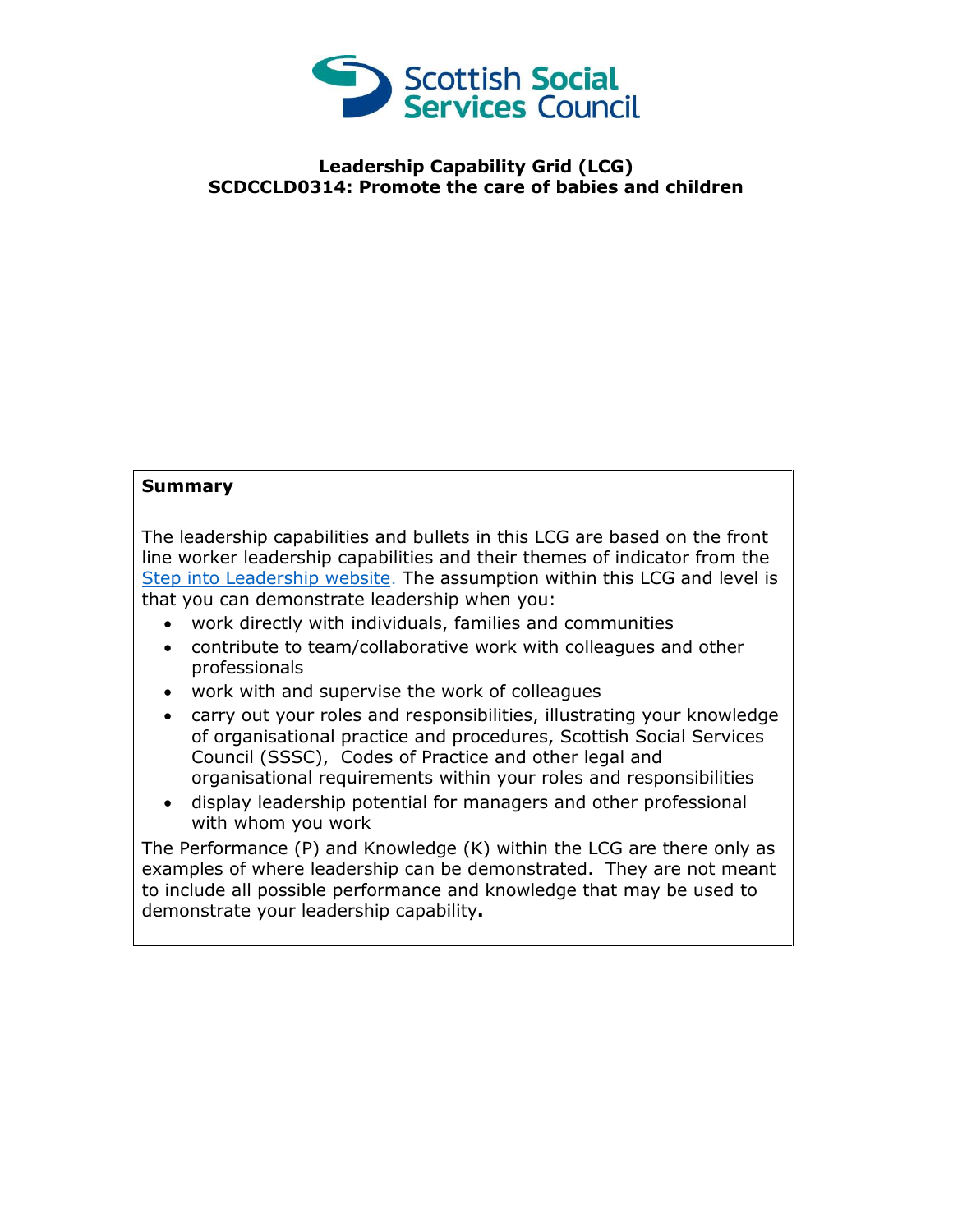

## **Leadership Capability Grid (LCG) SCDCCLD0314: Promote the care of babies and children**

| Leadership<br>capabilities         | When promoting the care of babies and children you can<br>demonstrate leadership capabilities by:                                                                                                                                                                                                                                                                                                                                                                                                                                                                                                                                                                                                                                                                                                                |
|------------------------------------|------------------------------------------------------------------------------------------------------------------------------------------------------------------------------------------------------------------------------------------------------------------------------------------------------------------------------------------------------------------------------------------------------------------------------------------------------------------------------------------------------------------------------------------------------------------------------------------------------------------------------------------------------------------------------------------------------------------------------------------------------------------------------------------------------------------|
| <b>Vision</b>                      | Providing a vision for those with whom you work and your organisation when<br>you:<br>• See how best to make a difference when providing active support<br>$(P2, 3, 4, 5, 7, 19, 20, 21, 41; K1, 2, 11, 12, 17, 40)$<br>• Communicate and promote ownership of the vision when working with<br>others (P2,3,4.5,20,21; K11,12,17,40) and when recording and<br>reporting (P43; K35,36,37)<br>Promote social service values through active participation and<br>personalisation (P2,3,4,5,20,32,36,41; K1,2,3,11,12,13,16-<br>19,31,33) when working with others (P19,21,32; K20,25) and when<br>recording and reporting (P43; K35,36,37)<br>See the bigger picture when demonstrating knowledge and practice of<br>organisational, local and national policies and procedures (P42,50; K)<br>6, 8, 9, 35, 36, 37 |
| Self-<br>leadership                | Displaying self leadership when you:<br>• Demonstrate and adapt leadership in response to changing needs and<br>preferences and overcoming barriers (P8; K14,17)<br>• Improve own leadership when you seek advice (P19,32,51; K20,28)<br>• Take intelligent risks when communicating with difficult, complex and<br>sensitive issues (P5,7,8,32; K1,2,3,14,16,31,33)<br>• Demonstrate and promote resilience when adapting practice and<br>overcoming barriers (P5,7,8; K3,4,16)<br>• Challenge discrimination and oppression (P32; K 1,4,31,33)                                                                                                                                                                                                                                                                 |
| <b>Motivating</b><br>and inspiring | Motivating and inspiring others when you:<br>• Inspire people by personal example $(P2,3,4,5,19,20,21; K14,17,28)$<br>• Recognise and value the contribution of others (P2,3,4,5,19,20,21,32;<br>K9, 10, 17, 20)<br>• Support the creation of a learning and performance culture $(P4, 5, 7, 19)$ ;<br>K17,28)                                                                                                                                                                                                                                                                                                                                                                                                                                                                                                   |
| <b>Empowering</b>                  | Empowering people when you:<br>• Enable leadership at all levels (P2,3,4,5,19,20,21; K8,9.17,28)                                                                                                                                                                                                                                                                                                                                                                                                                                                                                                                                                                                                                                                                                                                 |